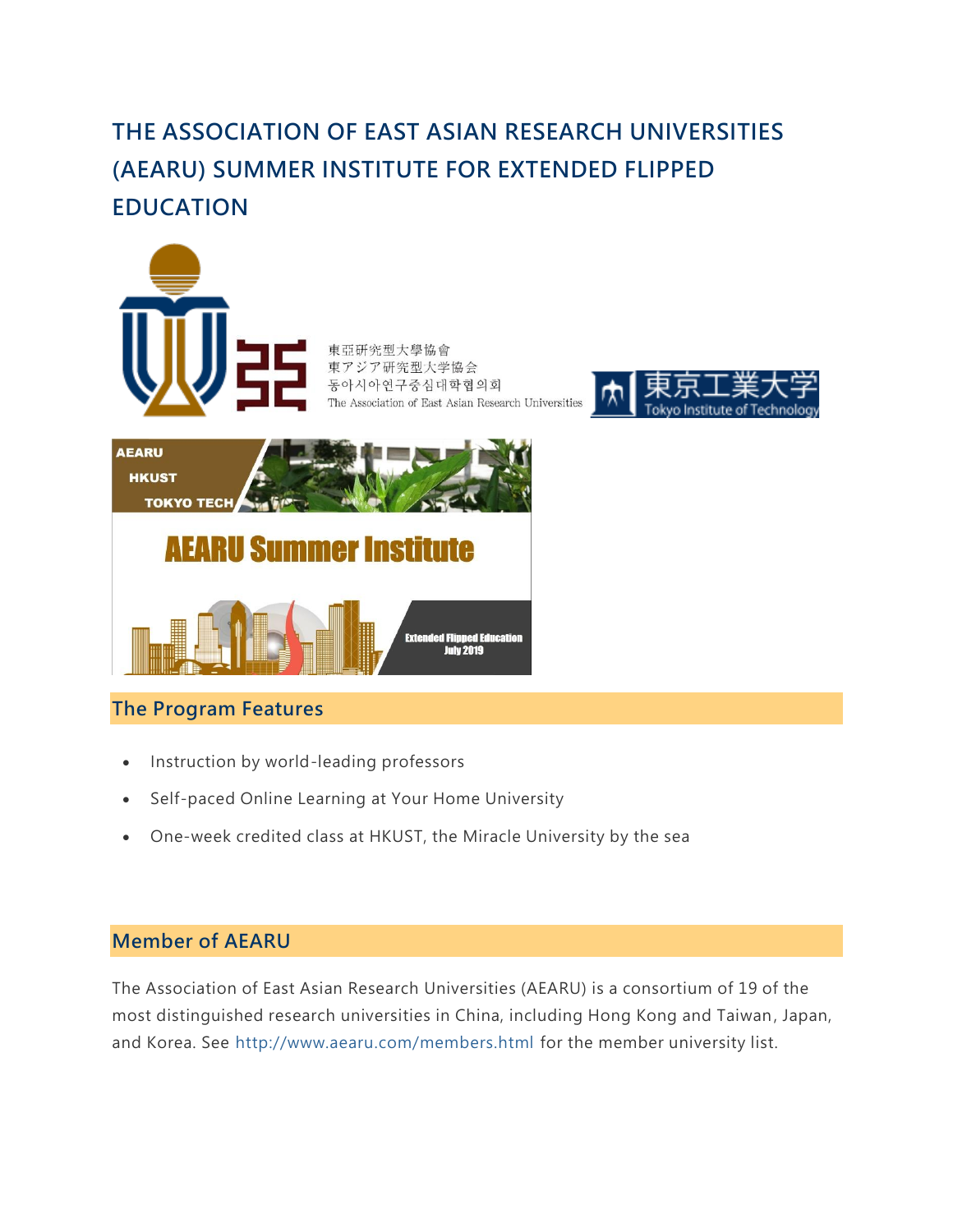### **The Courses offered in Summer 2018/19**

Course title :**HUMA 4000M Modern Japanese Architect (1 credit)** Instructor: [Professor David Butler Stewart,](http://t2r2.star.titech.ac.jp/cgi-bin/researcherinfo.cgi?lv=en&q_researcher_content_number=CTT100512560) **Specially Appointed Professor of School of Engineering, Tokyo tech**



Course title :**HUMA 4000N Social Inequality in China, 1700-2000, in Comparative Perspective (1 credit)** Instructor: [Professor James Lee,](https://sosc.ust.hk/blog/faculty/jqljzl/) **Chair Professor of Humanities and Social Science , HKUST**



Course title :**COMP 1029J Introduction to Computing with Java (1 credit)** Instructor: [Professor Ting Chuen Pong,](https://www.seng.ust.hk/web/eng/people_detail.php?id=99) **Acting Provost, Director of Center for Engineering Education Innovation, HKUST**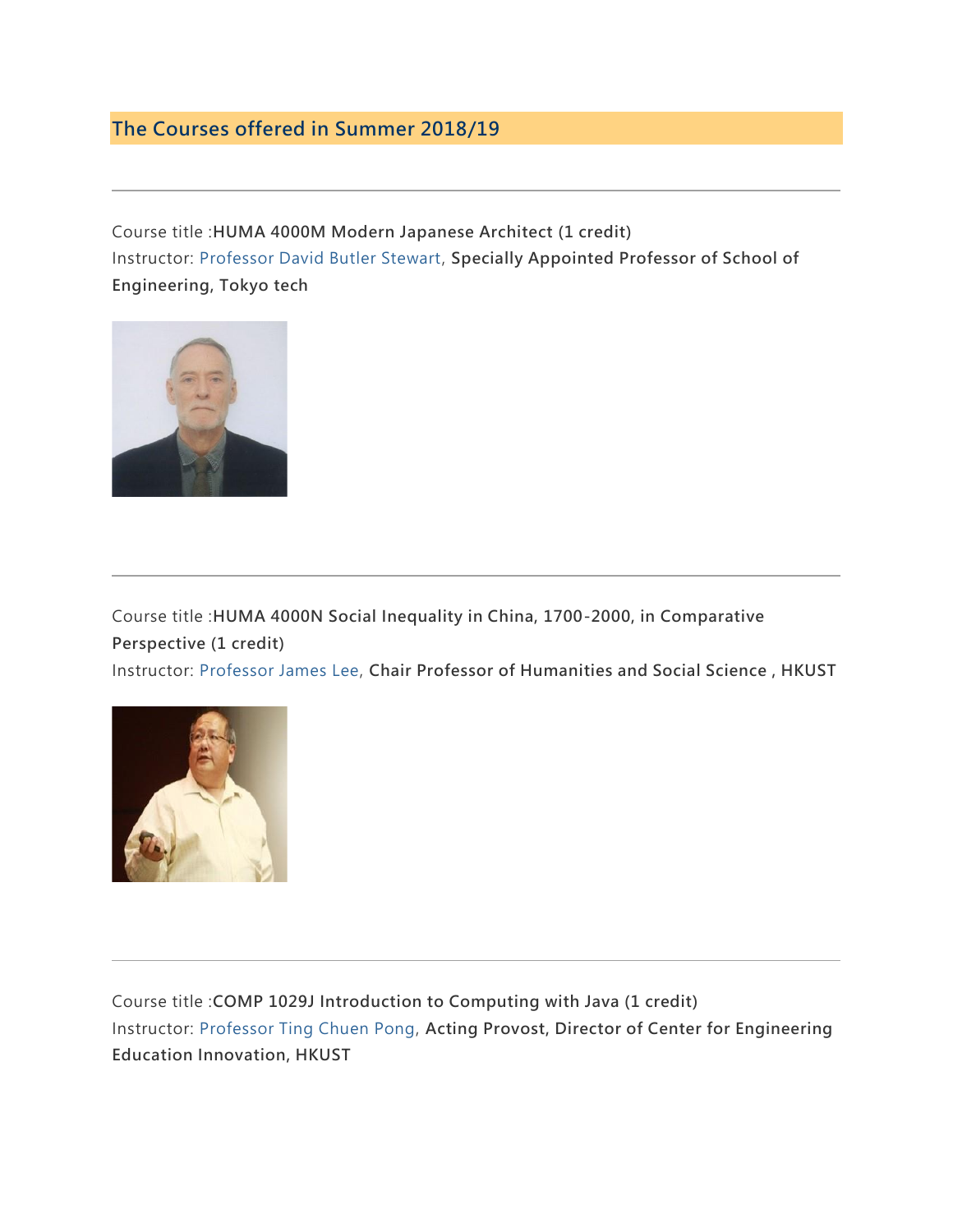

## **Course Schedule**

| <b>MONDAY</b>                                                          | <b>TUESDAY</b>              | <b>WEDNESDAY</b>            | <b>THURSDAY</b>           | <b>FRIDAY</b>               | <b>SATURDAY</b> | <b>SUNDAY</b> |
|------------------------------------------------------------------------|-----------------------------|-----------------------------|---------------------------|-----------------------------|-----------------|---------------|
| 01                                                                     | 02                          | 03                          | 04                        | 05                          | 06              | 07            |
| Hong Kong Special<br><b>Administrative Region</b><br>Establishment Day |                             |                             |                           |                             |                 |               |
| 08                                                                     | 09                          | 10                          | 11                        | 12                          | 13              | 14            |
| 15                                                                     | 16                          | 17                          | 18                        | 19                          | 20              | 21            |
| HUMA 4000M 10:00 -<br>12:30                                            | HUMA 4000M 10:00 -<br>12:30 | HUMA 4000M 10:00 -<br>12:30 | HUMA 4000M 10:00 - 12:30  | HUMA 4000M 10:00 -<br>13:00 |                 |               |
| HUMA 4000N 09:00 -<br>12:00                                            |                             | HUMA 4000N 09:00 -<br>12:00 |                           | HUMA 4000N 09:00 -<br>12:00 |                 |               |
| COMP1029J 10:00-12:20                                                  | HUMA 4000N 09:00<br>12:00   | COMP1029J 10:00-12:20       | HUMA 4000N 09:00<br>12:00 | COMP1029J 10:00-<br>12:20   |                 |               |
| 22                                                                     | 23                          | 24                          | 25                        | 26                          | 27              | 28            |
| 29                                                                     | 30                          | 31                          | 01                        | 02                          | 03              | 04            |
|                                                                        |                             |                             |                           |                             |                 |               |
| 05                                                                     | 06                          | Notes:                      |                           |                             |                 |               |

Click [here](https://shss.hkust.edu.hk/wp-content/uploads/sites/3/2019/04/Timetable.pdf) to download